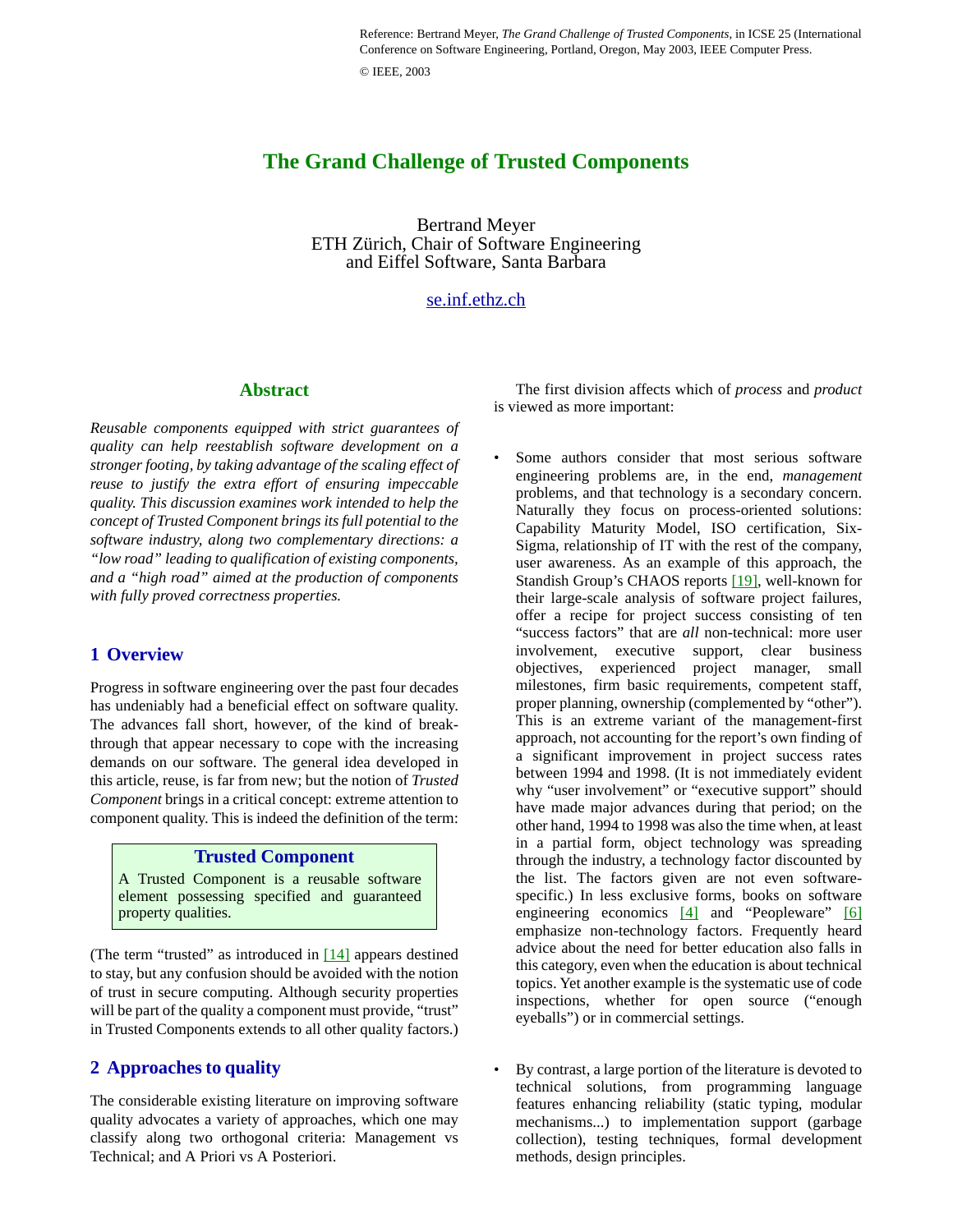The second division affects whether the techniques are applied to producing the software, or to assessing and correcting it once it exists:

- *A priori* techniques help avoid flaws in the first place; along ideas already cited, executive support and use of formal methods fall (from remote ends of the spectrum) into this category.
- *A posteriori* techniques apply when the software or at least some initial version already exists; they help identify and correct any deficiencies that may have escaped the a priori component of the quality effort.

Neither division is absolute: a technique such as configuration management spans the technology / management line; Design by Contract  $[10] [12]$  spans the a priori / a posteriori line. Most techniques, however, fit in one box of the following table showing some examples of the classification.

|              | <b>Technical</b>                                                                          | <b>Management</b>                                                                           |
|--------------|-------------------------------------------------------------------------------------------|---------------------------------------------------------------------------------------------|
| A priori     | Design methods<br>Object-oriented<br>development<br>Formal<br>development                 | User involvement<br>Executive support<br>Better education<br>for engineers and<br>managers. |
| A posteriori | White-box testing<br>Static analysis<br>(e.g. PREFix)<br>Proofs (of existing<br>programs) | Testing and<br>acceptance<br>procedures                                                     |

 **Figure 1: Varieties of quality advice — examples**

Most of the ideas listed have a part to play in the search for software quality. As argued elsewhere [\[15\]](#page-7-5), the field should avoid compartmentalization and the ever-present tendency to push various approaches as exclusive. There is no magical solution, and every little bit helps.

### **3 The limits of project-oriented techniques**

Useful as they are, the solutions usually proposed tend to target individual projects. This seems unlikely to yield the breakthrough in quality and productivity that the field needs. So much new software gets produced every year billions of lines — that a more efficient approach seems desirable. As to education, hordes of new developers enter the market every year; only a few of them will have had the benefit of a good software engineering education. It is unlikely for example that the reported 6 million Visual Basic developers are all trained computer scientists.

Education is of course necessary, but it's a never ending effort and we can hardly make the overall quality of software development dependent on its progress.

We can address the issue through Trusted Components. The availability of a large base of guaranteed-quality reusable elements would make application development less dedicated to producing software from the ground up, and hence less dependent on the individual skills of project developers; the focus would shift towards composition, combination, mix-and-match. This particularly applies to the huge amount of software being developed by noncomputer-scientists. On such a large population, in whose concerns and jobs software is often only a part, our most earnest attempts at education can only have a limited effect. Our strongest lever is to give them impeccable components of ever broader scope, with a division of labor between component providers and component consumers.



#### <span id="page-1-0"></span> **Figure 2: Levels of software and expertise**

The application developers can still mess up when combining and extending components, but the more and better we give them the less this will happen. The division of labor suggested by figure [2](#page-1-0) helps: an application expert may be best equipped to fight quality problems that depend on the specifics of the application, its users, its corporate environment; but to make sure that the infrastructure is right — to address typical software technology issues such as choice of data structures and algorithms, communication, synchronization, database optimization — it's more effective to rely on components put together by software professionals in these respective areas.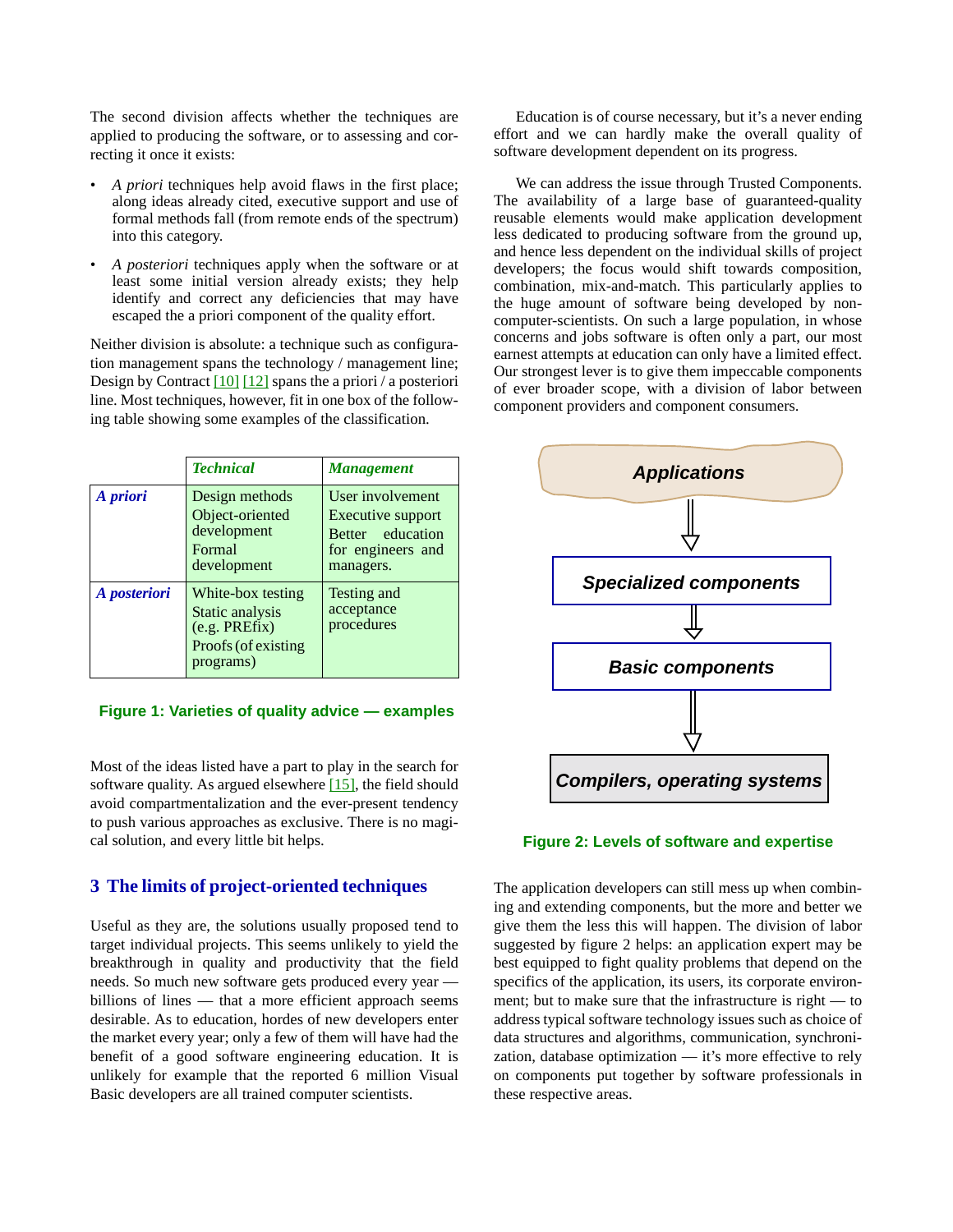### **4 The case against quality**

Dependence on programmer education is not the only obstacle to the potential effectiveness of the most widely cited approaches to improving software quality. An economic argument suggests that, applied to projects rather than components, they face a natural limit.

Considering the matter from an economic perspective is legitimate because quality, at least as perceived by project developers, their managers and the rest of an organization, has a cost. The theoretical argument that "Quality is free" because non-quality causes greater cost is of little interest to the project manager faced with looming deadlines and budget constraints. The practical question then becomes *how much* quality effort the project can afford. Every manager knows that a non-perfect but acceptable version on time is better than absolute perfection two years later, especially if the company has gone bust in the meantime for failing to release a product. There is a quality incentive, but it only leads to the acceptability point: the stage at which remaining deficiencies do not endanger its usefulness to the market. Beyond that point, most managers consider that further quality-enhancing measures yield a quickly diminishing return on investment.

This pragmatic view, which some have cited as one of the reasons behind Microsoft's success, is no longer the dirty secret of project management since Ed Yourdon gave it respectability under the name "Good Enough Software" [\[21\].](#page-7-6)

Although Yourdon has recently stated, citing Microsoft initiatives to address some security-related issues, that Good Enough may not be good enough any more in the post-September-11 climate, the overall industry attitude doesn't seem, at least so far, to have dramatically changed. (The hard economic times can have opposite effects on companies, some tempted to get rid of any non-core efforts such as quality initiatives, others realizing that improving quality is their best bet for survival.)

Good Enough Software is a global consequence of accumulating individual optima. The example of capitalism suggests we should strive, in human systems, for an equilibrium where the combination of individual strategies that each person considers optimal for his own purposes matches the global optimum that best benefits the group as a whole. The prevalence of the Good Enough approach indicates that in the software engineering field we have not reached such an equilibrium: the ideal for society is that all software should be as good as possible; but if I am a project manager the ideal for me is only to make my product good enough. In fact, by spending more money and time to make my product better than it strictly has to be for market acceptability, I am putting at risk the product, my company and my own career.

This is the culture that, in many places, has made "perfectionism" a dirty word for software development. The reasons are clear: programmer perfectionism can indeed be detrimental to key goals of management, chief among them timely delivery of an acceptable product. But that culture is unlikely to create the conditions from which to expect a breakthrough in software quality.

The same forces work against correcting instances of *non-quality*: bugs or, more generally, anything that could be done better. If someone points out a possible improvement to an application, and I am responsible for that application, then improving it is *my* job. Not surprisingly, my reaction may be to avoid fixing anything that's non-critical. That may indeed be my best personal survival strategy in the Darwinian world of industrial software development; but globally it's not good for the industry.

This clash between the optimization of individual strategies and the pursuit of the common good may be a stronger obstacle to software quality improvement than any technical limitation of current quality approaches such as the ones cited in section [2.](#page-0-0) Many known ideas and solutions from better programming languages and advanced tools to formal methods — have the potential of ensuring better processes and products, and yet are not as widely used as they could; the various justifications for refusals to use them are often smokescreens for the real reason: that quality is only one the criteria, and improving it doesn't necessarily justify the cost.

If this hypothesis on how companies and projects react is correct, it puts a natural limit on the practical effect of any quality technique that entails any costs, as long as the technique is directed to individual *projects*. Major progress can only come from changing the economic incentives so that individual perfectionism is good not only for everyone else but for the individual as well. Basing software development on Trusted Components appears to do this:

- The component developers (producers) make quality components available to application developers (consumers), who can turn them to their advantage in building their applications.
- It is the common interest of the consumer and the producer that the components should be good, and that deficiencies should be fixed. Because the managerial and political framework is different, consumers' choices have a higher likelihood of being based on technical merit, since their goal is the success of their application, based on the components.
- If in the course of developing an application a consumer spots a deficiency in a component, the burden of correcting it falls on someone else. It is then in the consumer's interest to exert pressure to have the deficiency corrected; this is also in the producer's interest in a competitive situation.

As a result there appears to be, in this scenario, a better match between optimization of the common good and the combined optimization of individual goals.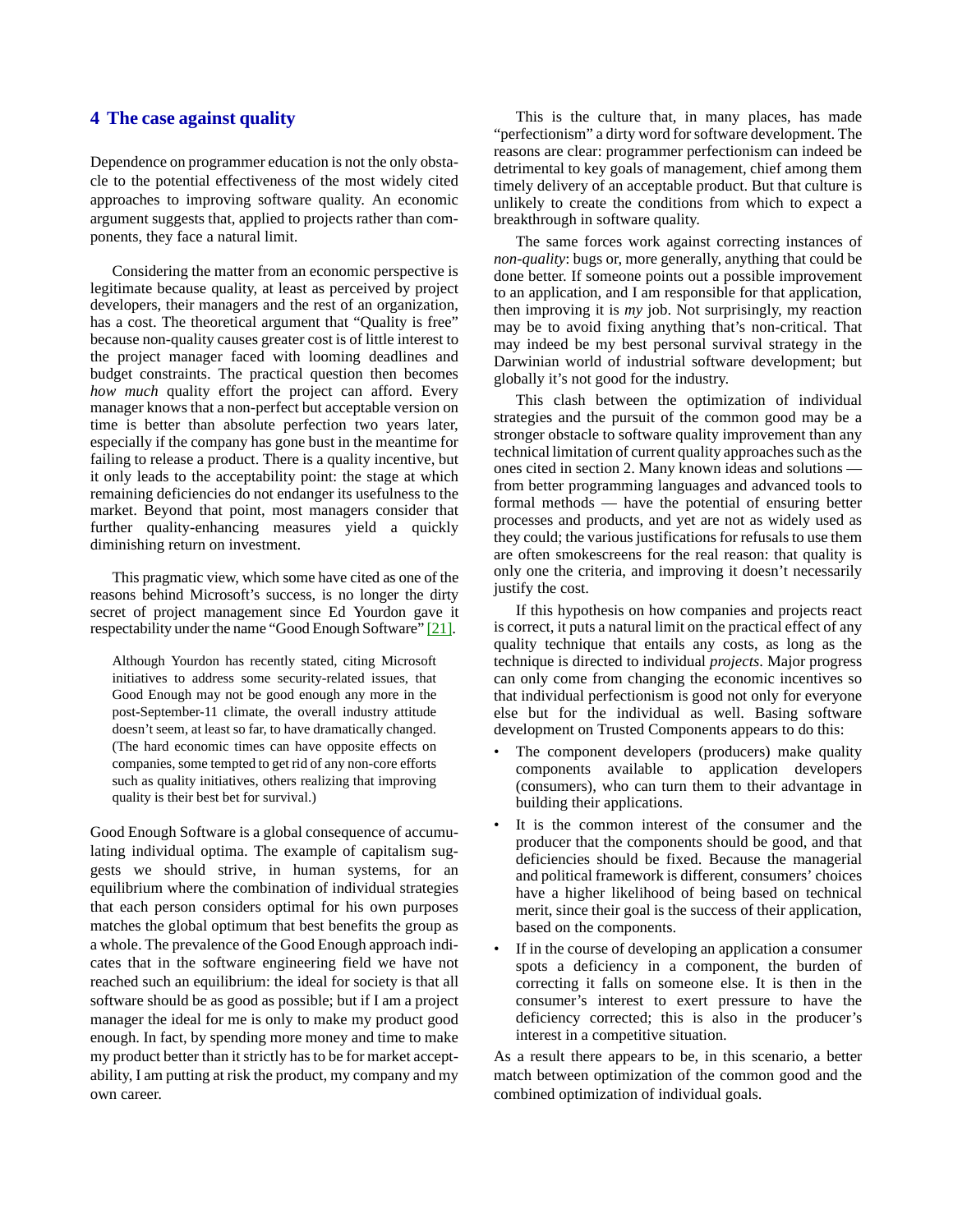### **5 Components and quality**

The concept of Trusted Component is of course based on the idea of software reuse, long present in the software engineering literature. But arguing for Trusted Components is not just arguing for reuse.

Although reuse has often been advocated — at the same level as techniques such as those listed in section [2](#page-0-0) — as one of the ways to improve quality, a reuse-based development process is not by itself a quality guarantee. The expected advantages come from the scaling-up effect, which lets new applications benefit, again and again, from a one-time investment; but reuse scales up everything, the bad as well as the good. The improper reuse of earlier software in the Ariane 5 maiden launch disaster has been widely cited as an illustration of the dangers [\[9\].](#page-7-7)

Trusted Components are the combination of *reuse* with a special attention to the *quality* of the components being reused.

The quality standard for Trusted Components is far higher than what is commonly exercised on application software. To be more precise, the only area in which similar criteria apply (or should apply) is the construction of lifecritical systems as in transportation and defense. There the analysis of costs and benefits justifies the extra effort. With Trusted Components, the justification comes not from the net impact of each software element by itself, but from its cumulated impact through the many applications that will reuse it.

This multiplicative effect of reuse also adds some personal and technical factors to the economic and political elements discussed so far. We should not underestimate the benefits of accepting and even encouraging developers' perfectionism. The common managerial perception that perfectionism is bad — because it delays the project and hence harms the company — fosters a general attitude of cynicism, detrimental to the morale of the best developers. With reusable components, the picture changes:

- It pays to improve the details; perfectionism is justified by the expected reuse effect. "Worse is better" [\[7\]](#page-7-12) no longer has to hold.
- Conversely, *not* improving the details becomes dangerous. There is no "minor" flaw any more, since with the potential of widespread reuse for a component *any* deficiency has an increased likelihood that *some* client application will exercise it.

So as managers we can, without a bad conscience, let component developers exert their best creativity and pay attention to details.

Component development is one of the most exciting opportunities for a talented software developer. It's the opportunity to take the time to do things right, and let many consumers benefit.

Component development is also the place to try out the newest, most advanced techniques, before they find their way into ordinary application development. The development of reusable components is the Formula-1 of software engineering.

The term "component" has not been defined. As the reader may have guessed, this discussion doesn't restrict itself to the case of binary, directly deployable components as advocated by Szyperski [\[20\]](#page-7-8); rather, we accept a broad range of components that can extend from classes of objectoriented libraries (or even subroutines of numerical libraries) to very large-grain components, provided they meet specific criteria:

#### **Definition: component**

A component is a software element (modular unit) satisfying the following three conditions:

- <span id="page-3-0"></span>1• It can be used by other software elements, its "clients".
- <span id="page-3-1"></span>2• It possesses an official usage description, which is sufficient for a client author to use it.
- <span id="page-3-2"></span>3• It is not tied to any fixed set of clients.

Condition [1](#page-3-0) distinguishes a component, meant to be used by other software, from a program, meant to be used by people or by non-software systems. A given software element may be usable both as a program and as a component, for example an application (say Excel) that is available to human users but can also be packaged into a COM object for use by software clients. Condition [2](#page-3-1) brings in information hiding and the need for interface specification. Condition [3](#page-3-2) excludes a software element that would useful only as part of a certain program or set of programs, and hence could take advantage of insider knowledge about the context of its use; a component should instead be part of a library and usable by any client that respects the interface conditions.

[\[16\]](#page-7-9), part of discussions with Szyperski [\[3\],](#page-6-1) has argued that what matters most is not the binary nature of components but information hiding and abstraction. Without again entering this debate we note that most of the present article applies equally to Szyperski's more specific view of components. For example, the lessons gained from the systematic development of the EiffelBase objectoriented library of fundamental data structures and algorithms, and the resulting principles as described in [\[11\],](#page-7-10) seem largely to extend to components of other kinds; and more generally the principles of Design by Contract [\[10\]](#page-7-3) [\[12\]](#page-7-4) appear particularly relevant for components [\[2\]](#page-6-2) [\[17\].](#page-7-11)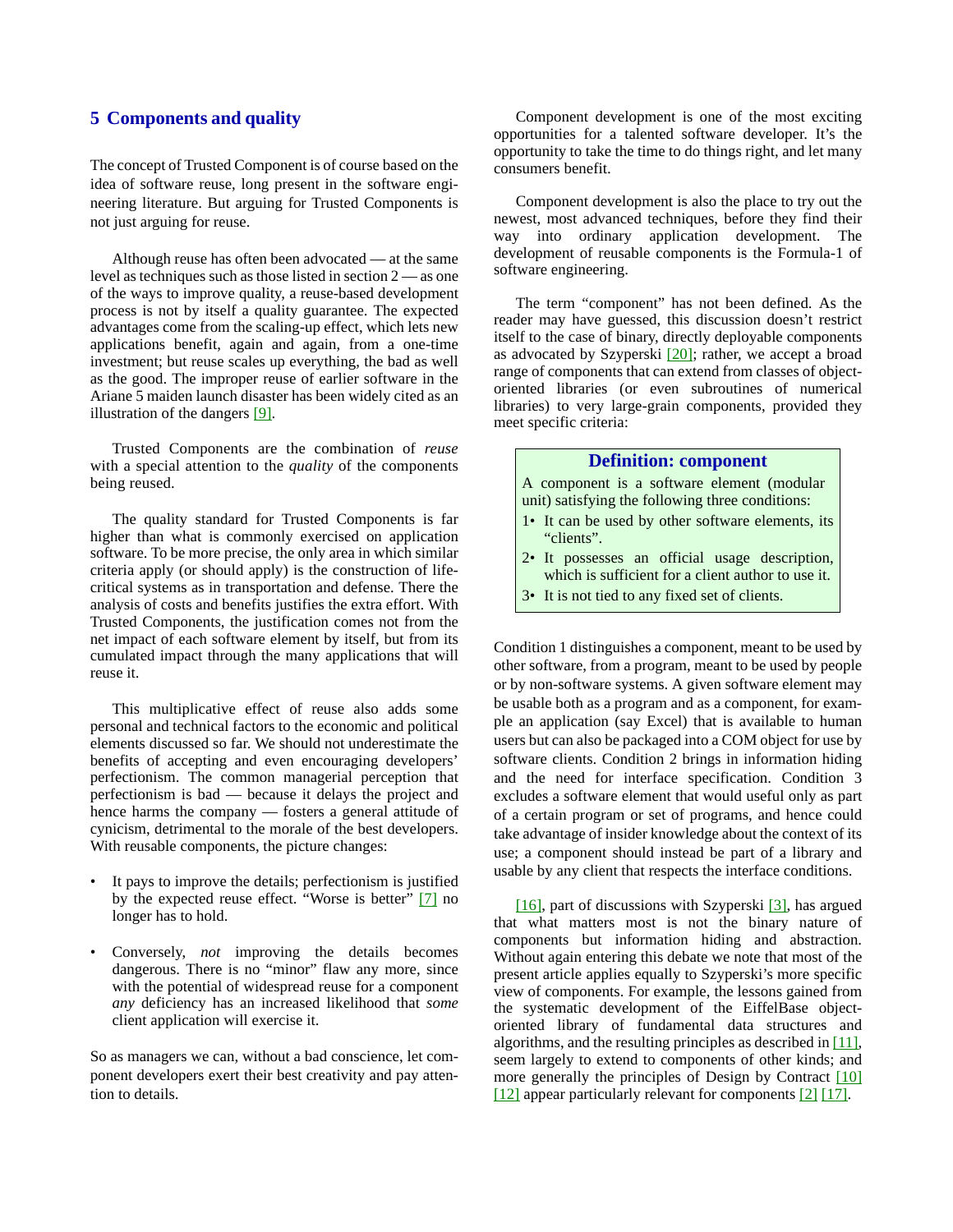# **6 High and low road**

If Trusted Components are indeed one of the major hopes for a breakthrough in software quality, how do we go about establishing a base of high-quality components?

An examination of the state of the art in industry and research shows a great discrepancy between what's possible in both worlds:

- In industry, components have taken off in recent years, with great practical success, from object-oriented libraries (C++, Java, Eiffel) to ActiveX controls, COM objects, Enterprise Java Beans, .NET assemblies. These efforts could greatly benefit from a stronger quality focus and in particular from *component certification* applied to existing commercial components.
- In research, one of the great advances of the past decade has been the practical improvements to formal methods, and in particular to proof techniques, making it possible to produce sizable, realistic systems equipped with full proofs. Although it has not yet changed the generally negative image that "formal methods" convey to many people, this practical progress is undeniable. Applications so far have largely been focused on lifecritical systems; the reasoning developed above suggests that components are another ideal application area, as the two notions of reuse and formal development seem destined for each other [\[13\].](#page-7-13)

The gap, however, is huge. Choosing one of the directions to the exclusion of the other would mean ignoring either long-term prospects for major advances or the short-term needs of industry. This suggests defining two complementary paths for the progress of Trusted Components, a low and a high road:

• The *low road* starts from today's components, commercial or open-source. The extent of the quality guarantees we can achieve there is by nature limited; in particular, *proofs* are excluded in almost all cases, if only because the source code is generally not available in the commercial case, but more fundamentally because one of the lessons of formal methods is that one can't hope to prove software unless it has been produced with that goal in mind. Even if not accompanied with absolute guarantees, *certification* is still possible in this case; as we'll see next, we may hope to provide interesting if incomplete quality assessments.

The *high road* is intended to lead to components with fully proved properties. The ambition of this goal implies that it's more long-term, and that its realization must start with relatively fine-grain (but practically critical) components such as library classes.

The efforts along both directions are different. An effective Trusted Components effort should be both realistic, following the low road for immediate benefits to industry interested in the quality of today's components, and ambitious, following the high road for the ultimate goal of fully proved components. The Trusted Components effort that we have started at ETH, with the aim of establishing a Component Certification Center, is intended to address both sets of issues.

# **7 Towards a Component Quality Model**

One of the most important tasks on the "low road" is to define criteria against which to assess components. In other words we need a Component Quality Model, intended to assess products rather than (as the Capability Maturity Model) processes for obtaining these products.

A first framework for a Component Quality Model appears in figure [3](#page-4-0). It divides properties of interest into five categories, the "ABCDE" of component quality (I am indebted for this terminology to Richard Walker of ANU in Canberra):

| <b>Acceptance</b>                | <b>Design</b>            |
|----------------------------------|--------------------------|
| A.1 Some reuse attested          | D.1 Precise dependency   |
| A.2 Producer reputation          | documentation            |
| A.3 Published evaluations        | D.2 Consistent API rules |
|                                  | D.3 Strict design rules  |
| <b>Behavior</b>                  | D.4 Extensive test cases |
|                                  | D.5 Some proved          |
| <b>B.1</b> Examples              |                          |
| <b>B.2</b> Usage documentation   | properties               |
| <b>B.3</b> Preconditioned        | D.6 Proofs of            |
| <b>B.4</b> Some postconditions   | preconditions, post-     |
| <b>B.5 Full postconditions</b>   | conditions, invariants   |
| <b>B.6 Observable invariants</b> |                          |
|                                  | <b>Extension</b>         |
| <b>Constraints</b>               | E.1 Portable across      |
| C.1 Platform spec                | platforms                |
| C.2 Ease of use                  | E.2 Mechanisms for       |
| C.3 Response time                | addition                 |
| C.4 Memory occupation            | E.3 Mechanisms for       |
| C.5 Bandwidth                    | redefinition             |
| C.6 Availability                 | E.4 User action          |
|                                  | pluggability             |
| C.7 Security                     |                          |
|                                  |                          |

#### <span id="page-4-0"></span> **Figure 3: Framework for a Component Quality Model (the ABCDE of Trusted Components)**

The categories are largely orthogonal, as there is no single scale against which to assess components.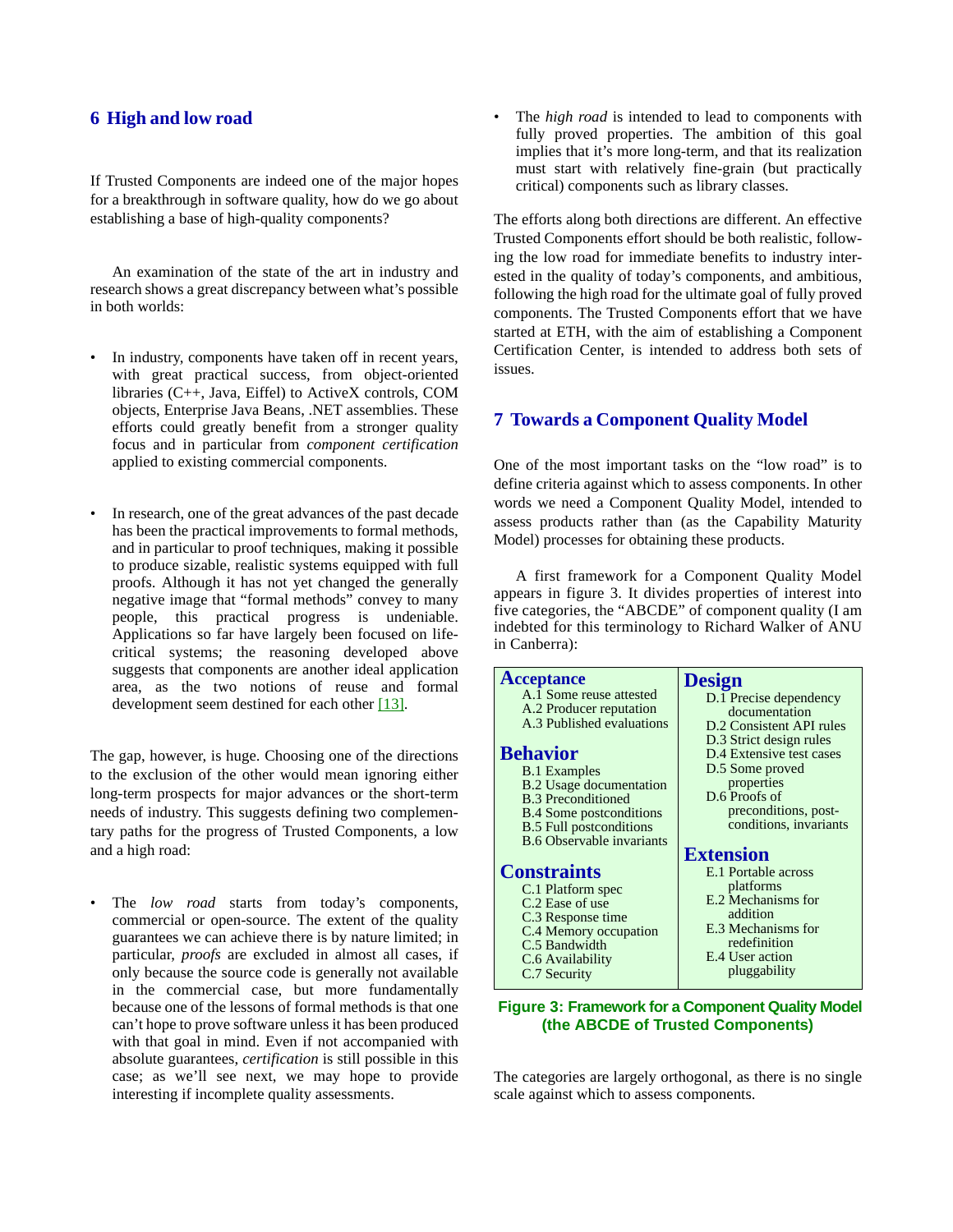**A**, for Acceptance, is a non-technical dimension: a provider may claim a component is reusable, but it helps to have evidence of usage. This part of the classification addresses the natural question of a potential consumer: "Who else is reusing this?". A.1 to A.3 are a scale of evidence pointing to prior successful use of the component.

**B**, for behavior, addresses a key property of a good component: that it should be equipped with a precise list and individual specification of the functionalities it offers. Here too the levels make up a scale — a gradation towards better evidence of quality: at the minimum we expect examples of use, and probably (B.2) usage documentation. More precise specifications are desirable; for example it is dubious whether one can be comfortable with using a component unless it is equipped (B.3) with a precise specification of its *preconditions*, the conditions under which it will deliver a proper result. (Most commercial components, regrettably, don't include this in any precise way). The next two levels add more of the Design by Contract mechanisms: postconditions, providing either some or (more difficult) full specification of the outcome; invariants.

**C**, for constraints, covers performance considerations. Here we no longer have a scale, just a set of partly independent criteria, such as response time, security (protection against undesired use), bandwidth requirements, ease of use. Techniques of performance specification and enforcement are less developed than the techniques of behavior specification (the previous category), but the need is just as important.

**D**, for Design, a scale again, considers the *internal* perspective. What you want as a component consumer is a guarantee of the component's *external* properties properties characterizing what it makes available to you but any information on the principles and techniques that the component authors have used during development can reinforce your trust. At the very least you will want an indication of the component's dependencies on hardware and software elements [\[20\].](#page-7-8) The next few levels correspond to systematic design rules; our experience with EiffelBase, as documented in  $[11]$ , has taught us that, beyond a few components, a library should follow strict and uniform rules for naming classes and their features, choosing arguments (operands and options), distinguishing between commands and queries (that is to say, staying away from side-effectproducing functions), uniform access. Knowledge that the library authors have followed a systematic policy of this kind is an important element to reassure component consumers. The last levels involve *proofs* and open up the "high road" of this discussion.

**E**, for Extension, addresses an important feature of software reuse: it's not only about reusing components as they are, but also (unlike reuse in the "hard" engineering disciplines, hard in the sense that their products are material and you can't just drive your fist into them) adapting a component to your specific needs. One aspect is portability: applicability to different platforms. For growing flexibility, you may have the possibility of adding your own mechanisms to the components; of redefining some existing components, as with inheritance in object-oriented development (under the guidance of contracts); and, the most flexible, the ability to plug in your own mechanisms, as with callbacks or higher-level versions of this notion.

This classification provides a first grid of criteria against which to assess components. The plan is, clearly, to develop it to the point where it can be used as a component certification standard.

#### **8 The high road: proofs**

The high road involves producing components with correctness proofs. It is in general meaningless to talk about "proving software": one can at best prove that the software satisfies specific properties. The phrase becomes legitimate, however, if we consider software elements that are already equipped with *correctness properties*; this is the case with the classes of Eiffel libraries which possess contracts. For this reason we are devoting our first efforts to this target, starting with the EiffelBase library which has the added interest of covering data structures and algorithms that are both often difficult to get right and constantly useful for everyday programming across essentially all application domains.

The contracts consist of preconditions, postconditions and class invariants, complemented (in the routine bodies) by loop variants and invariants, as well as "check" instructions. They have been present in EiffelBase and other libraries right from the start, but until now have been applied (even if the prospect of proofs was always latent) to other purposes  $[12]$ : as analysis and design aids, to get the software right; as support for readability; for documentation (the "contract form" is the official interface documentation of a class); as management aids (allowing managers to follow what's going on at a sufficiently high level of abstraction); for testing and debugging, through the runtime monitoring of contracts.

Thanks to theoretical and practical advances, it is now becoming possible to consider the contracts as properties characterizing software abstractions and their implementations — to be proved mathematically. Beyond a certain level of complexity, manual proofs, tedious and error-prone, are not sufficient; we are working with proof tools such as Atelier B  $[1]$   $[5]$  for this purpose. The challenges are numerous: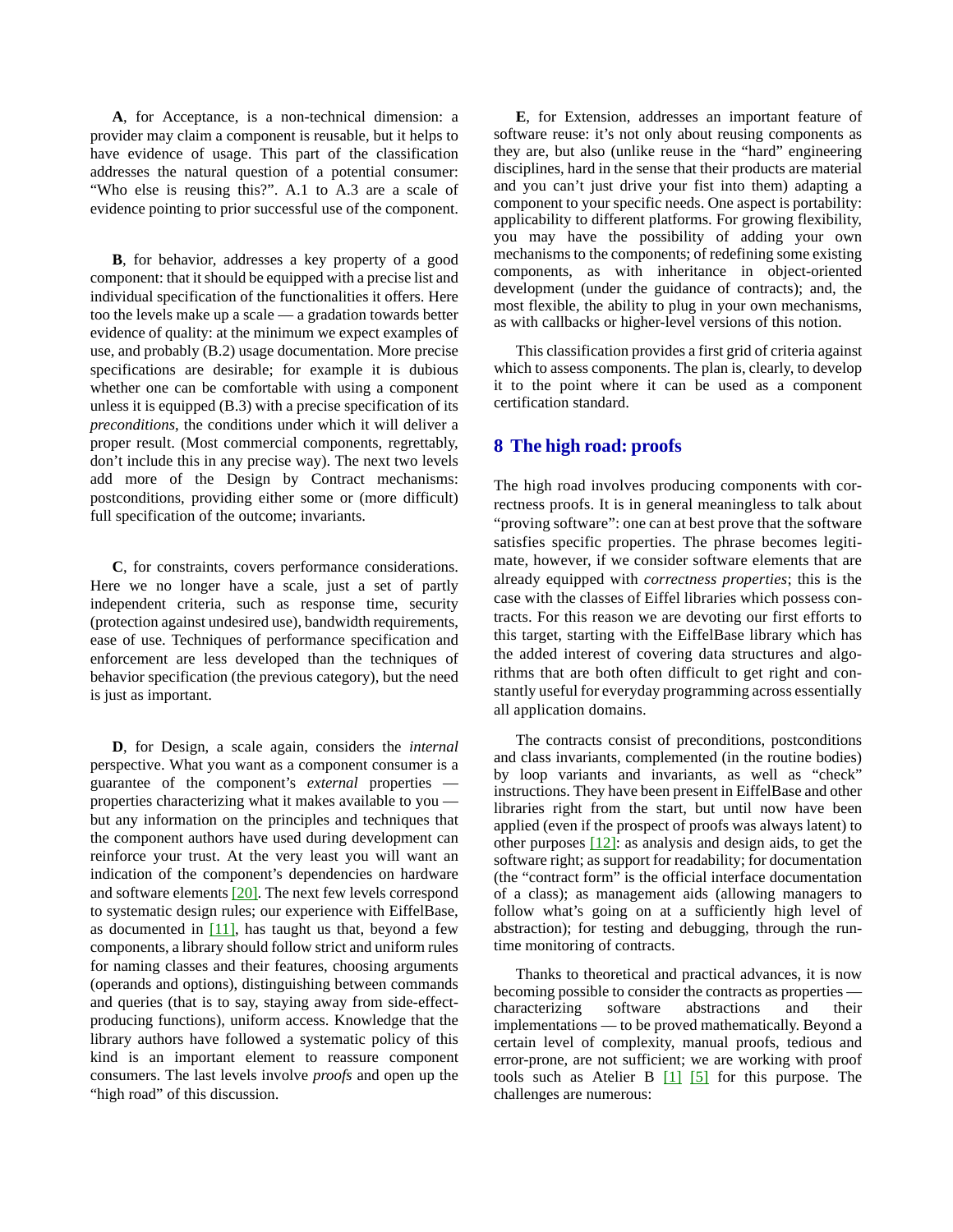- Matching the usual top-down process of formal, prooforiented development, usually applied to full systems, with the bottom-up style of component-based development and the needs of proving individual components.
- Developing appropriate modeling techniques for critical but tricky mechanisms such as pointers.
- Complementing the existing class contracts to arrive at full specification.
- Developing the appropriate proof techniques.
- Making sure these techniques are appropriate for mechanization, and feeding them into the proof engine.

As noted earlier, one can hardly hope to prove software that hasn't been built for this purpose. Even with the contractrich style that exists throughout our libraries, we expect that the libraries themselves will have to be adapted to support proofs (apart from any correction of bugs uncovered during attempted proofs).

A number of ongoing papers  $[18]$  report on the progress we have achieved so far in these various directions.

We don't limit ourselves to proofs but also consider *tests* of contract-equipped components, using the contracts to guide test generation.

Many other groups are, of course, working on related issues.

The proofs we have studied so far apply to objectoriented library classes, only a part of the component story. We feel, however, that this is the right way to start the proof effort:

- These libraries, as noted, play a key role in everyday development. The ability to rest on a fully proved set of data structures and algorithms classes would be by itself a major boost to trust in software quality.
- The problems involved  $-$  such as extensive use of pointers — are difficult. The ability to solve them is an important prerequisite for proofs of other kinds of components, and a good testbench for proposed proof techniques.
- One of the conditions for performing proofs in any application domain is the existence of a *theory* for that domain. For business-oriented components, building such theories will take time. Data structures and algorithms have been researched for several decades and enjoy a wide body of theory, even if only a subset is useful for proofs.

We hope that this high-road approach, with its specific focus, will be an important complement to the more shortterm approach of the low road, and that its relevance will continue to grow.

# **9 A grand challenge**

Tony Hoare, in advocating a large-scale effort to produce a "verifying compiler", has listed a number of conditions [\[8\]](#page-7-15) for a research goal to be a "grand challenge" that should mobilize a significant part of the community, on a key unsolved issue, for a decade or so, with ambitious goals that can in principle be attained, but not without special effort, resources and dedication. ("Send a human to the moon before the end of the decade".)

For software engineering, the major issue of yesterday and today, which pollutes everything we do, is our inability to produce industrial software, on a regular basis, with a quality level of which we can be proud. Approaches focused on single projects, however good individually, will not bring a solution.

Developing a base of guaranteed-quality components, and extensive techniques for qualifying reusable components, is one of the most exciting prospects for the software world today, perhaps the idea with the highest potential for changing things for real. It satisfies all of Hoare's criteria (arising from "*scientific curiosity about the nature and limits of the discipline*", being generally comprehensible, going beyond what's initially possible, calling for cooperation, necessitating collaboration of specialties etc.), currently with the exception of "*enthusiastic support from (almost) the entire research community, even those who do not participate*". I believe it deserves that enthusiastic support, and I hope this survey of issues, goals and approaches will help catalyze a collective effort to solve the Grand Challenge of Trusted Components.

#### **References**

<span id="page-6-3"></span>[1] Jean-Raymond Abrial: *The B Book*, Cambridge University Press, 2002.

<span id="page-6-2"></span>[2] Felix Bachmann, Len Bass, Charles Buhman, Santiago Comella-Dorda, Fred Long, John Robert, Robert Seacord, Kurt Wallnau: *Technical Concepts of Component-Based Software Engineering*, Software Engineering Institute, Carnegie-Mellon University, Pittsburgh (Pennsylvania), Report CMU/SEI-2000-TR-008, available at [www.sei.cmu.edu/publications/documents/00.reports/00tr0](http://www.sei.cmu.edu/publications/documents/00.reports/00tr008.html) [08.html](http://www.sei.cmu.edu/publications/documents/00.reports/00tr008.html); consulted September 2002.

<span id="page-6-1"></span>[3] *Beyond Objects* column of *Software Development* magazine, articles by Bertrand Meyer and Clemens Szyperski, 1998-2000.

<span id="page-6-0"></span>[4] Barry W. Boehm: *Software Engineering Economics*, Prentice Hall, 1981.

<span id="page-6-4"></span>[5] ClearSy (name of company, no author listed): Web documents on Atelier B, [www.atelierb.societe.com,](http://www.atelierb.societe.com) consulted December 2002.